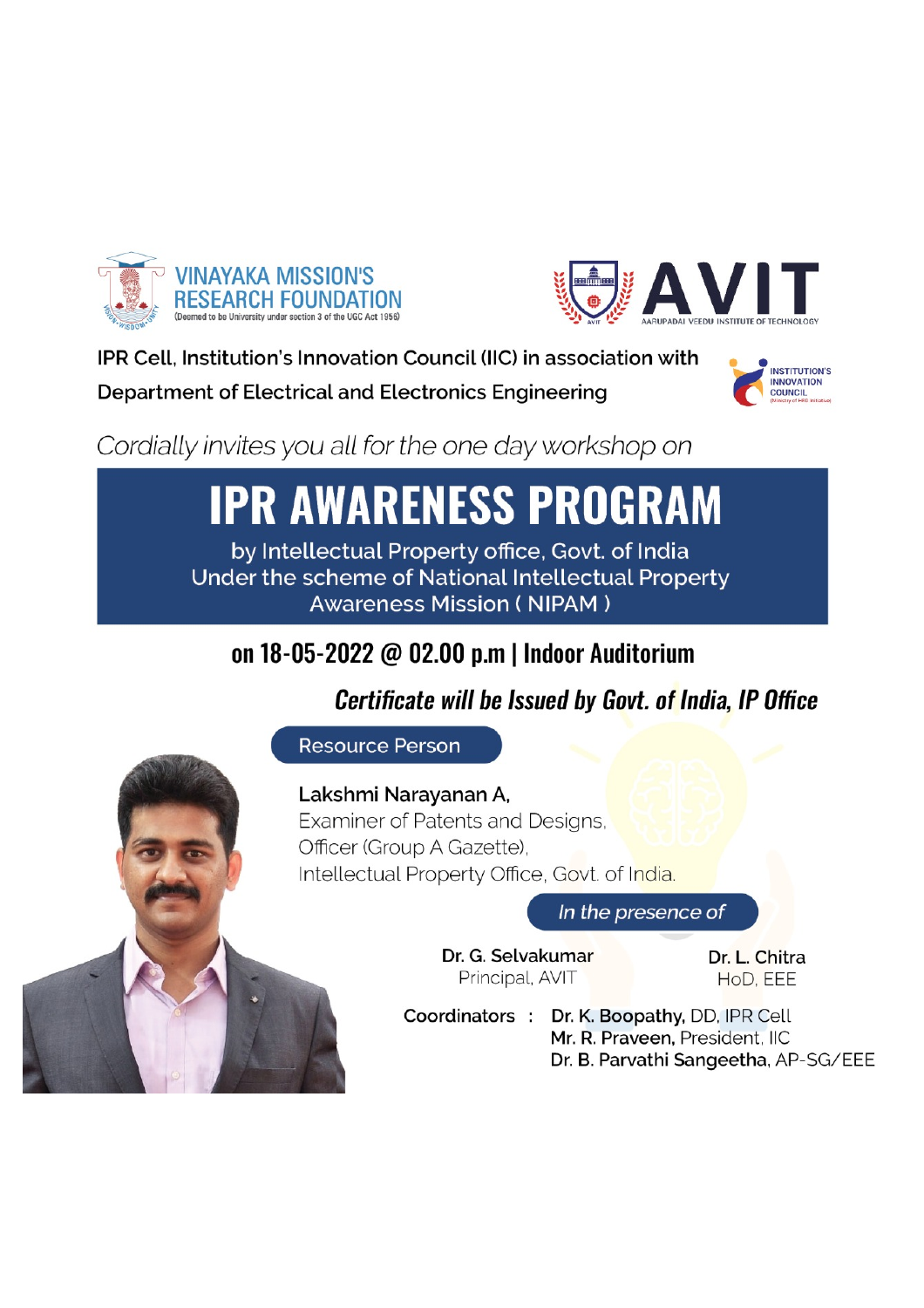

## **DEPARTMENT OF ELECTRICAL AND ELECTRONICS ENGINEERING**

### **Report on Webinar**

#### **IPR AWARENESS PROGRAM**

IPR Cell, Institution's Innovation Council in association with the department of Electrical and Electronics Engineering of Aarupadai Veedu Institute of Technology organized a webinar on "IPR AWARENESS PROGRAM" on 18.5.2022 @ 2PM. The resource person of the webinar is Mr. Lakshmi Narayanan A, Examiner of Patents and Designs, Officer (Group 'A' Gazette), Intellectual Property office, Govt. of India. Event started with Tamil Thai Vazthu followed by Welcome address given by Mr. R. Praveen, Vice President, and IIC. Later the Presidential Address was delivered by Dr. S. P. Sangeetha, VP (Academic). Dr.K.Boopathy, Dy Director-IPR Cell, presented the IPR Activities report. The resource person of the webinar was introduced by Dr. B. Parvathi Sangeetha, AP-II/EEE. Then he started the session by giving the overview of four types of intellectual property rights (IP): patents, design, trademarks, copyrights, trade secrets and SICLD. He gave an insight about each and every property rights with live examples. Then he discussed about the validity of each type. Around 360 participants including faculties and students from various departments participated. The students and faculties were very much eager to learn and understand about the topics. The presentation went for around one hour forty minutes, then interactive session with audience took around twenty minutes. Finally, vote of thanks was presented by Mr. Anandhan R, III year mechatronics, student member. The program ended with National Anthem.